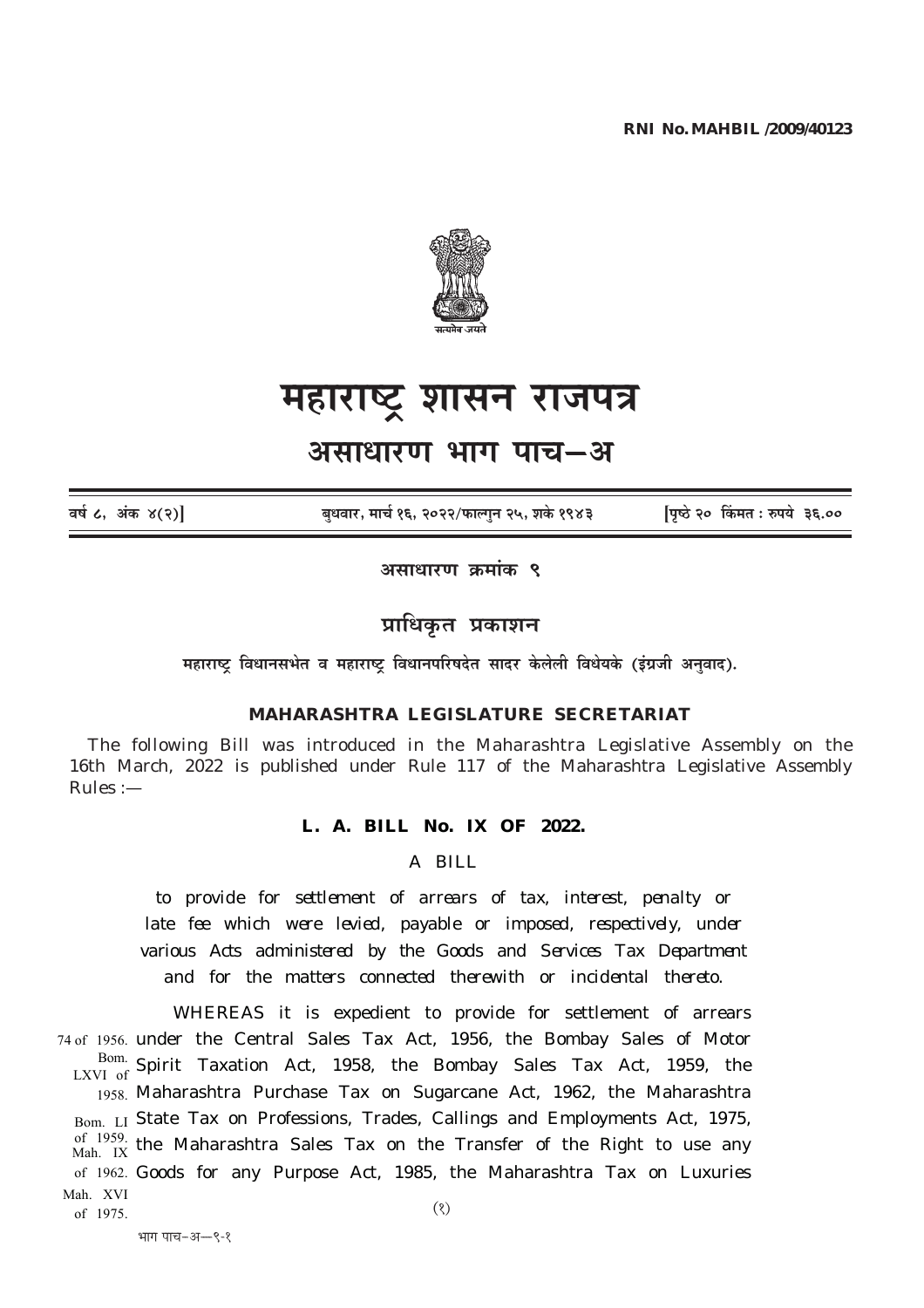2 **¨É½þÉ®úɹ]Åõ ¶ÉɺÉxÉ ®úÉVÉ{ÉjÉ +ºÉÉvÉÉ®úhÉ ¦ÉÉMÉ {ÉÉSÉ-+, ¨ÉÉSÉÇ 16, 2022/¡òɱMÉÖxÉ 25, ¶ÉEäò 1943**

Act, 1987, the Maharashtra Tax on Entry of Motor Vehicles into Local Areas Act, 1987, the Maharashtra Sales Tax on the Transfer of Property in Goods involved in the Execution of Works Contract (Re-enacted) Act, 1989, the Maharashtra Tax on the Entry of Goods into Local Areas Act, 2002 and the Maharashtra Value Added Tax Act, 2002 ; it is hereby enacted in the Seventy-third Year of the Republic of India as follows :–

Mah. XVIII of 1985. Mah. XLI of 1987. Mah. XLII of 1987. Mah. XXXVI of 1989. Mah. IV of 2003. Mah. IX of 2005.

**1.** *(1)* This Act may be called the Maharashtra Settlement of Arrears of Tax, Interest, Penalty or Late Fee Act, 2022. Short title and commencement.

 *(2)* It shall come into force on the 1st April 2022.

Definitions.

- **2.** *(1)* In this Act, unless the context otherwise requires,-
	- *(a)* "*Annexure*" means the *Annexure* appended to this Act;
	- *(b)* "appellate authority" means the authority specified in sub-section (*1*) of section 14 of this Act;
	- *(c)* "applicant" means a person who is liable to pay arrears of tax, interest, penalty or late fee levied or leviable under the Relevant Act or any other person including financial institution who desires to avail the benefit of settlement by complying with the conditions under this Act;
	- *(d)* "arrears" means the outstanding amount of tax, interest, penalty or late fee, as the case may be,-
		- *(i)* payable by an assessee as per any statutory order under the Relevant Act; or
		- *(ii)* admitted in the return or, as the case may be, the revised return filed under the Relevant Act and which has not been paid either wholly or partly; or
		- *(iii)* determined and recommended to be payable by the auditor, in the audit report submitted as per section 61 of the Value Added Tax Act, whether the notice under section 32 or 32A of the Value Added Tax Act, has been issued or not,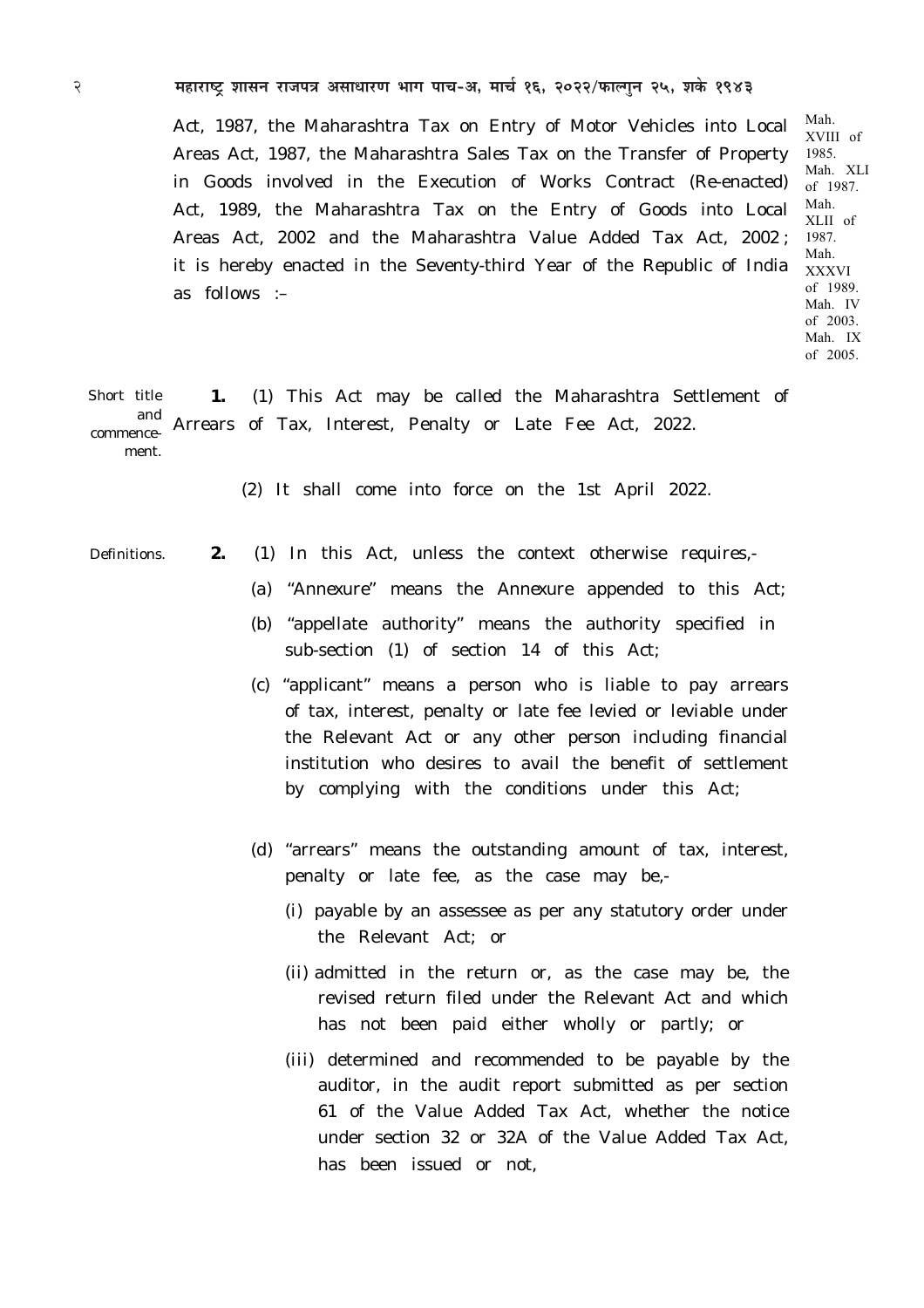and such arrears of tax, interest, penalty or late fee, pertains to specified period and it also includes the interest payable on the admitted tax under the Relevant Act for the specified period;

- (e) "Commissioner" means an officer appointed as the Commissioner of State Tax under clause (a) of section 3 of the Goods and Services Tax Act and includes the Commissioner of Sales Tax appointed under sub-section (1) of section 10 of the Value Added Tax Act;
- $(f)$  "designated authority" means an authority appointed under section 3 of this Act:
- (g) "disputed tax" means the tax other than un-disputed tax as defined in clause  $(q)$ ;
- (h) "Goods and Services Tax Act" means the Maharashtra Goods and Services Tax Act. 2017;
- (i) "Government" or "State Government" means the Government of Maharashtra ·
- (i) "order of settlement" means an order issued under this Act for settlement of arrears of tax, interest, penalty or late fee ;
- (k) "Relevant Act" means the following Acts, namely :-
	- $(i)$  the Central Sales Tax Act, 1956;
	- (ii) the Bombay Sales of Motor Spirit Taxation Act, 1958;
	- (iii) the Bombay Sales Tax Act, 1959;
		- (iv) the Maharashtra Purchase Tax on Sugarcane Act, 1962;
		- $(v)$  the Maharashtra State Tax on Professions, Trades, Callings and Employments Act, 1975;
		- (vi) the Maharashtra Sales Tax on the Transfer of Right to use any Goods for any Purpose Act, 1985;
		- (vii) the Maharashtra Tax on Entry of Motor Vehicles into Local Areas Act, 1987;

(viii) the Maharashtra Tax on Luxuries Act, 1987;

(ix) the Maharashtra Sales Tax on the Transfer of Property in Goods involved in the Execution of Works Contract (Re-enacted) Act. 1989:

Mah. XLIII of 2017.

1956. **B**<sub>om</sub> LXVI of 1958. Bom. LI of 1959. Mah. IX of 1962. Mah. XVI of 1975. Mah XVIII of 1985. Mah. XLII of

74 of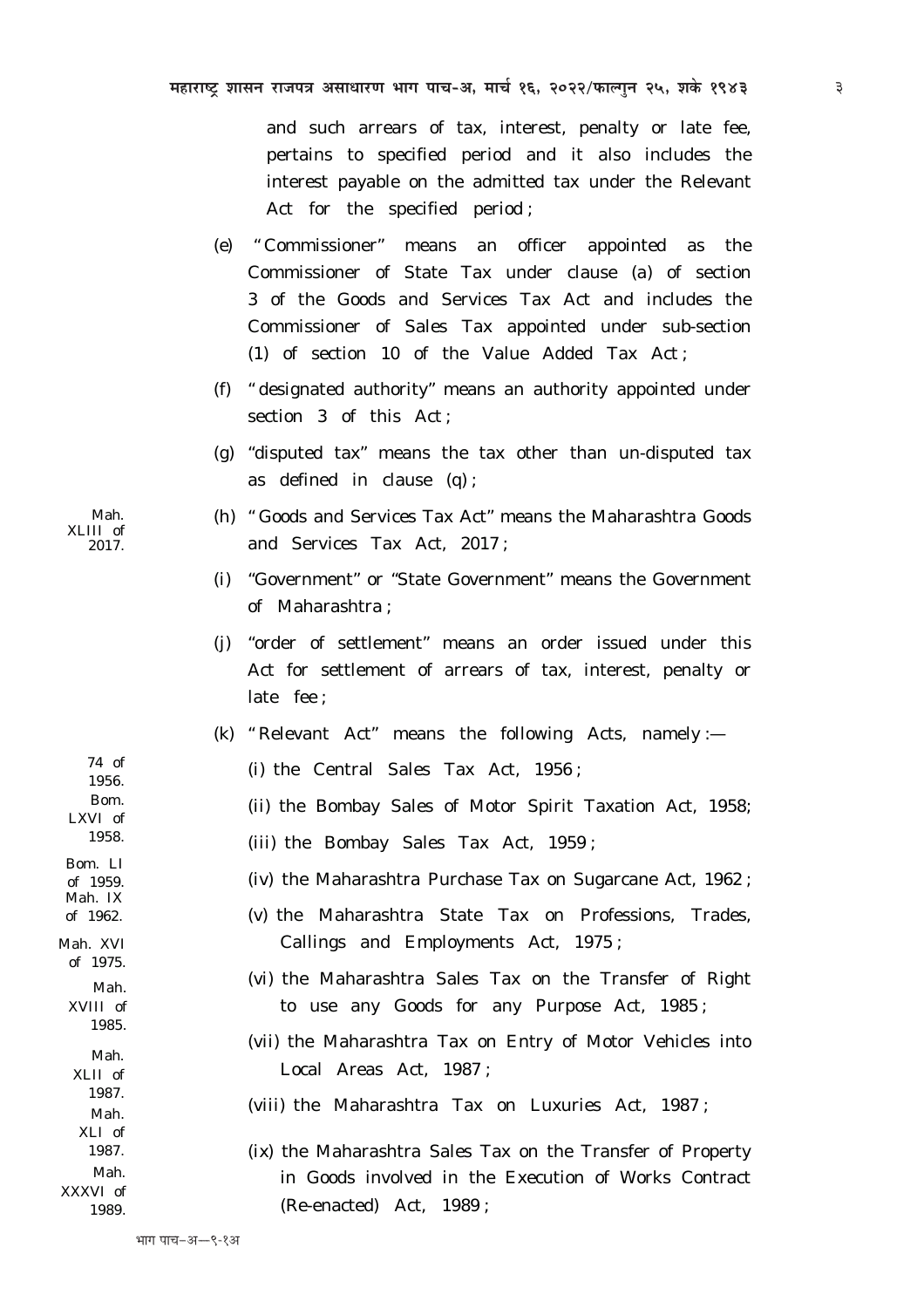*(x)* the Maharashtra Tax on the Entry of Goods into Local Mah. IV Areas Act, 2002; and of 2003.

*(xi)* the Maharashtra Value Added Tax Act, 2002 ; and also includes the rules made or notifications issued thereunder ; Mah. IX of 2005.

- *(l)* "requisite amount" means an amount required to be paid by the applicant under this Act and shall be the aggregate of the amount paid during the period specified in clause (*b*) of the Table given in sub-section (*2*) of section 10 of this Act towards,-
	- *(i)* the amount of un-disputed tax, and
	- *(ii)* the amount of disputed tax, interest, penalty, late fee, whether levied or not,

as determined under sections 8 and 9 of the Act and as specified in *Annexure-A or Annexure-B* appended to the Act ;

- *(m)* "return dues" means the amount of tax, interest or late fee, admitted in the return or the revised return filed under the Relevant Act in respect of the specified period but which has remained un-paid either wholly or partly at any time on or before the 1st April 2022 ;
- *(n)* "specified period" means any period ending on or before the  $30<sup>th</sup>$  June  $2017$ :
- *(o)* "statutory order" means any order passed under the Relevant Act, raising the demand of tax, interest, penalty or late fee payable by the applicant ;
- *(p)* "Tax on the Entry Act" means the Maharashtra Tax on Mah. the Entry of Goods into Local Areas Act, 2002 ; IV of 2003.
- *(q)* "un-disputed tax" means,-
	- *(i)* the taxes collected separately under the Relevant Act ; or
	- *(ii)* the taxes shown payable in the return or the revised return under the Relevant Act; or
	- *(iii)* an amount claimed by the dealer as deductions as per rule 57 of the Value Added Tax Rules or similar rules under other Relevant Act ; or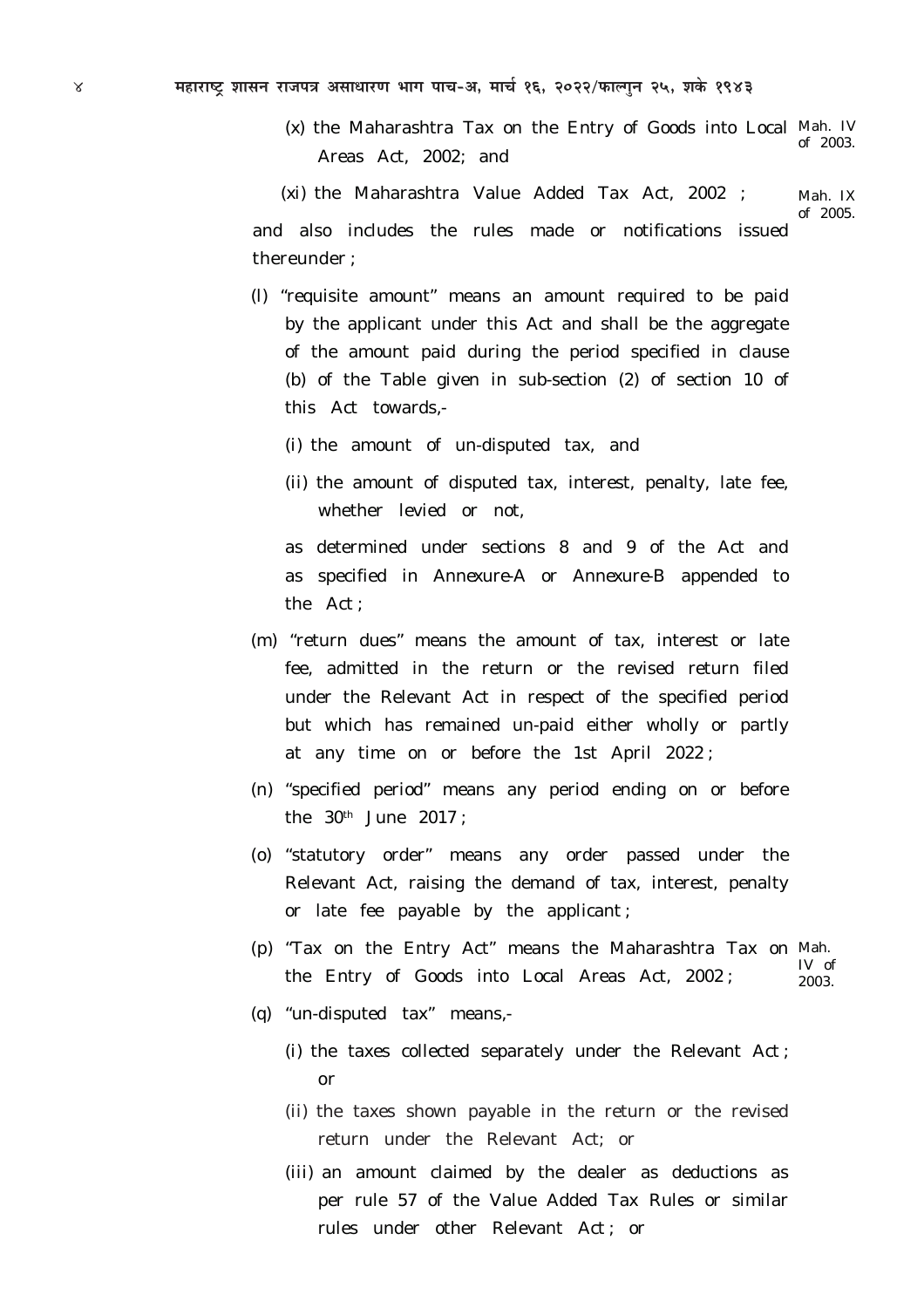- *(iv)* an amount forfeited under the statutory order or excess tax collection shown in the return, revised return or Audit report, as the case may be, submitted under the Relevant Act ; or
- *(v)* any amount of tax determined and recommended to be payable by the auditor, in the audit report submitted as per section 61 of the Value Added Tax Act, and accepted by the assessee, either wholly or partly ; or
- *(vi)* the tax deducted at source (TDS) by the employer under the Value Added Tax Act ; or
- *(vii)* the tax collection made under section 31A of the Value Added Tax Act ;
- *(viii)* the tax payable by the enrollment certificate holder under the Maharashtra State Tax on Professions, Trades, Callings and Employments Act, 1975 ;
	- *(ix)* the tax deducted by the employer under the Maharashtra State Tax on Professions, Trades, Callings and Employments Act, 1975 ;
	- *(x)* the amount of disallowed set-off under rules 52A or 52B of the Value Added Tax Rules, which is eligible to be claimed in the subsequent period ;
	- *(r)* "Value Added Tax Act" means the Maharashtra Value Added Tax Act, 2002 ;
	- *(s)* "Value Added Tax Rules" means the Maharashtra Value Added Tax Rules, 2005 made under the Value Added Tax Act.
	- *(2)* Words and expressions used in this Act but not defined herein shall have the same meanings as respectively assigned to them under the Relevant Act.

**3.** *(1)* The Commissioner of State Tax shall be the Commissioner Designated for the purposes of this Act. authority.

*(2)* The officers specified in sub-section *(2)* of section 10 of the Value Added Tax Act or, as the case may be, under section 3 of the Goods and Services Tax Act, shall be the designated authorities for the purposes of this Act. The subordination of the said officers shall be as per rule 5 of the Value Added Tax Rules.

Mah. XVI of 1975.

Mah. XVI of 1975.

Mah. IX of 2005.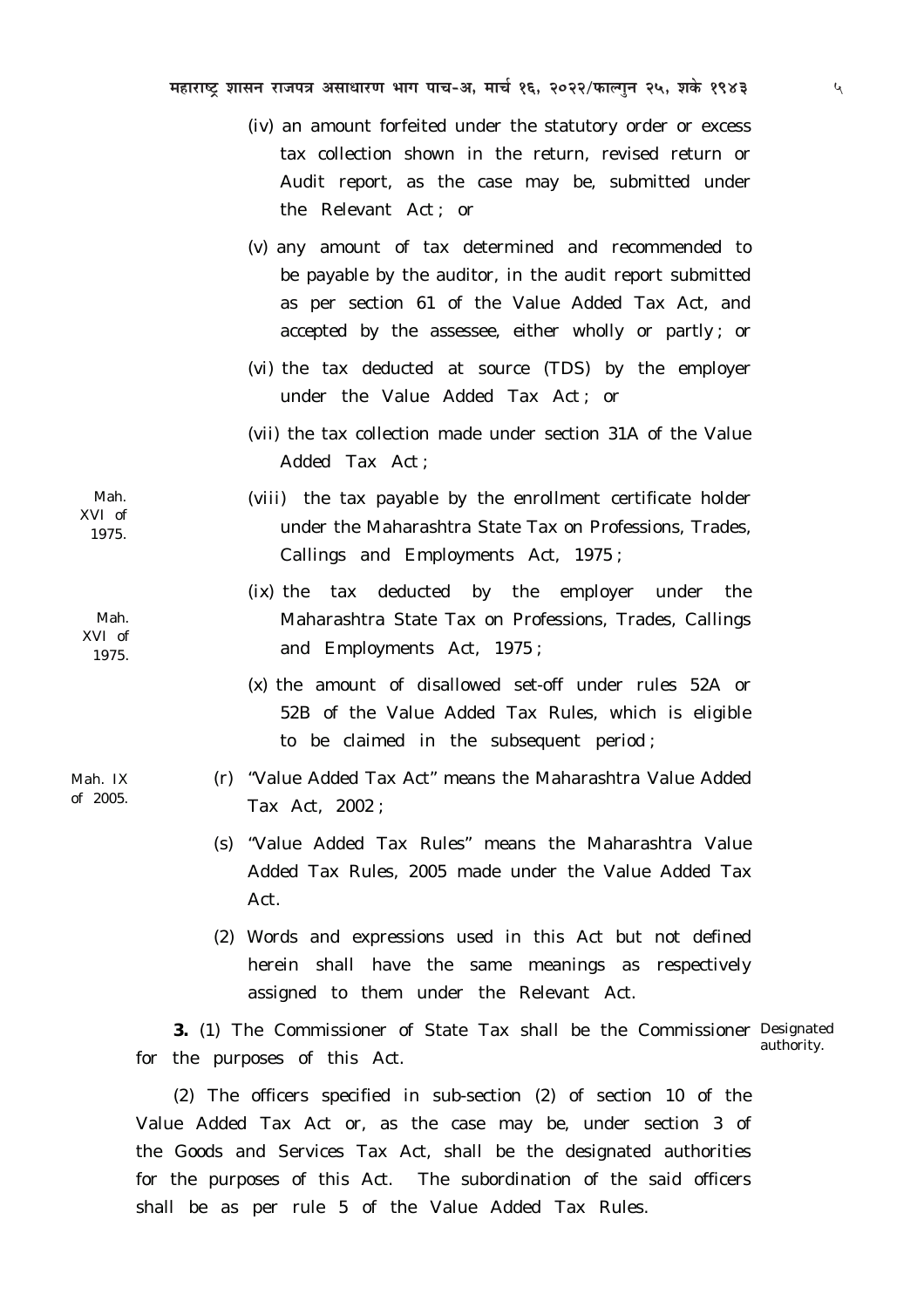6 **¨É½þÉ®úɹ]Åõ ¶ÉɺÉxÉ ®úÉVÉ{ÉjÉ +ºÉÉvÉÉ®úhÉ ¦ÉÉMÉ {ÉÉSÉ-+, ¨ÉÉSÉÇ 16, 2022/¡òɱMÉÖxÉ 25, ¶ÉEäò 1943**

*(3)* The Commissioner may, by notification published in the O*fficial Gazette,* delegate his powers to the designated authorities as specified in sub-section *(2),* and such authorities shall, within their jurisdiction, exercise the powers over such area or areas, as notified, from time to time, under section 10 of the Value Added Tax Act or, as the case may be, under sub-section *(2)* of section 4 and section 5 of the Goods and Services Tax Act.

Eligibility for settlement.

**4.** *(1)* Subject to the other provisions of this Act, an applicant, whether registered or not under the Relevant Act, shall be eligible to make an application for settlement of arrears of tax, interest, penalty or late fee in respect of the specified period, whether such arrears are disputed in appeal under the Relevant Act or not.

*(2)* The applicant, who has availed benefits under any of the Amnesty Schemes, as declared by the Government under any Government Mah. Resolution or under the Maharashtra Settlement of Arrears in Disputes  $\frac{301}{2016}$ . Act, 2016 or the Maharashtra Settlement of Arrears of Tax, Interest, Mah. Penalty or Late Fee Act, 2019, shall also be eligible to make an application  $\frac{\text{XV}}{\text{2019}}$ under this Act.

XVI of

2019.

*(3)* For the settlement under this Act, the conditions stated in section 11 and other provisions of this Act shall be complied with.

Cases litigated by the State, for settlement.

**5.** Where the Goods and Services Tax Department has filed <sub>also eligible</sub> reference or an appeal before the Maharashtra Sales Tax Tribunal or the Courts, the demands disputed by the said Department including tax, interest, penalty or late fee may be considered for the settlement of arrears by the applicant and the application for settlement may be filed accordingly. In such cases, once the amount disputed by the said Department is settled under this Act, there shall be no refund or adjustment of the amount so paid or there shall be no recovery of the waiver already granted under this Act.

Adjustment and of arrears of tax, interest, penalty or late fee, if any, eligible for settlement.

**6.** *(1)* Notwithstanding anything contained in the Relevant Act determination or under this Act,-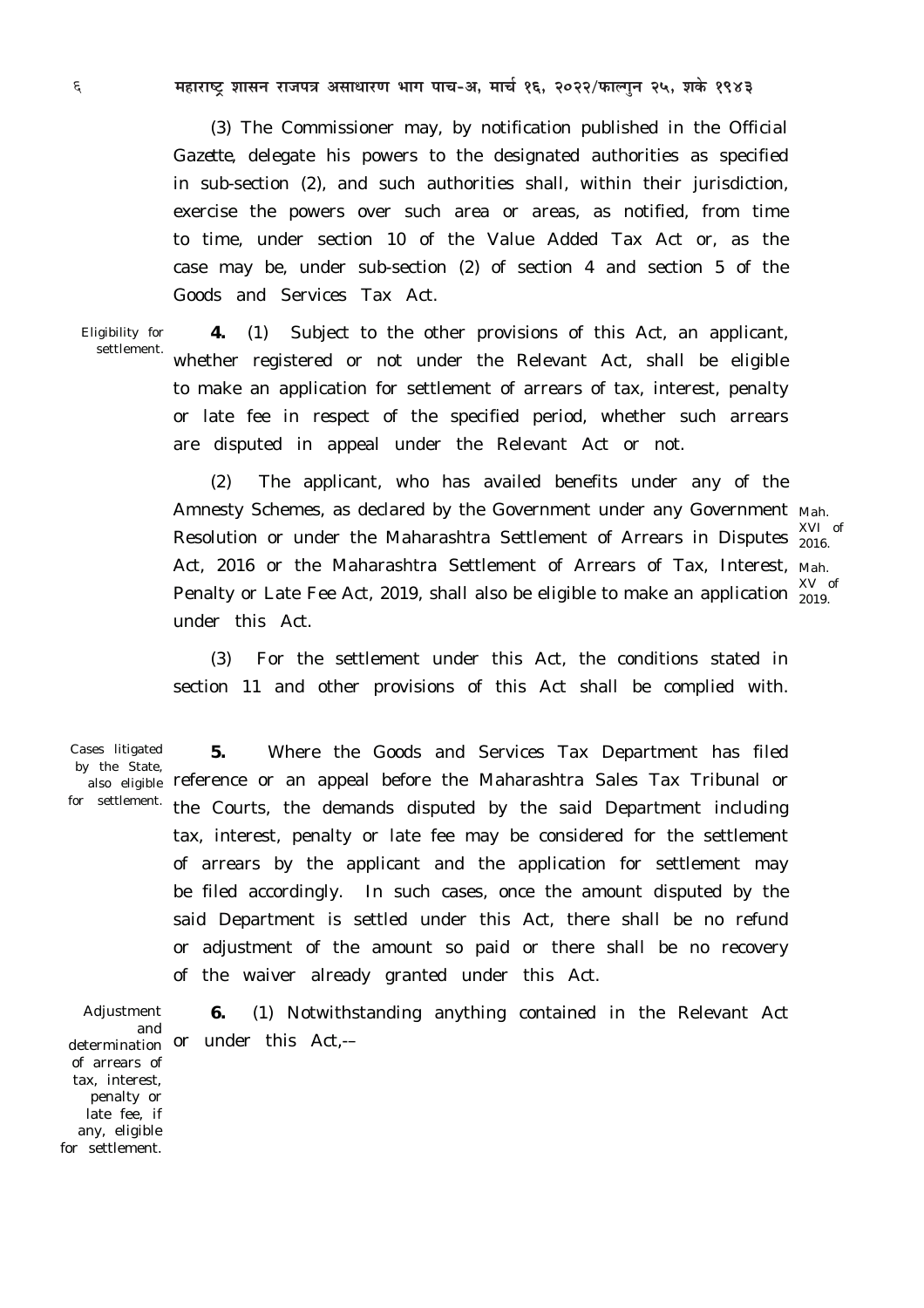महाराष्ट्र शासन राजपत्र असाधारण भाग पाच-अ, मार्च १६, २०२२/फाल्गुन २५, शके १९४३ ७

*(a)* any payment made in respect of a statutory order either in the appeal or otherwise, on or before the 31st March 2022, shall first be adjusted towards the amount of un-disputed tax and then disputed tax, thereafter, towards the interest and the balance amount remaining unadjusted, shall then be adjusted towards the penalty and the late fee, sequentially ;

*(b)* after adjustment of amount as specified in clause *(a)*, only the amount remaining outstanding for the specified period, if any, as on the 1st April 2022 or any demand raised for the specified period by any statutory order during the period from 1st April 2022 to 30th September 2022, shall be considered for the settlement under this Act.

*(2)* The provisions of foregoing clauses in respect of adjustment of amount paid and determination of arrears shall be applicable *mutatis mutandis* to the return dues or, as the case may be, dues as per the recommendations made in respect of tax, interest or late fee by the auditor in the Audit report.

**7.** (1) Notwithstanding anything contained in the Relevant Act or under Write off in the provisions contained in this Act, any arrears determined as per any  $\frac{1}{\text{certain}}$ statutory order for the specified period, as on the 1st April 2022, which are rupees ten thousand or less per financial year under the Relevant Act shall be written off.

respect of amounts.

extent of

*(2)* The post assessment interest on such written off dues shall stand waived.

**8.** *(1)* The requisite amount payable towards the settlement of arrears Determination as determined under section 6 shall be as follows, of requisite amount and

*(a)* where the said tax is un-disputed or disputed, then the extent of the waiver.payment of such un-disputed tax, disputed tax, interest, penalty or late fee and applicable waiver in respect of disputed tax, interest, penalty or late fee for One Time Payment option or Installment option as provided in section 10, shall be as specified in *Annexure-A* or *Annexure-B,* as the case may be;

(*b*) notwithstanding anything contained in this section and section 9, where arrears determined as per section 6, of tax, interest, penalty or late fee as per any statutory order is of rupees ten lakh or less and if, the applicant opts for payment of a lump sum amount under One Time Payment option, then the extent of lump sum payment and applicable waiver shall be as specified in *Annexure-A* or *Annexure-B*, as the case may be.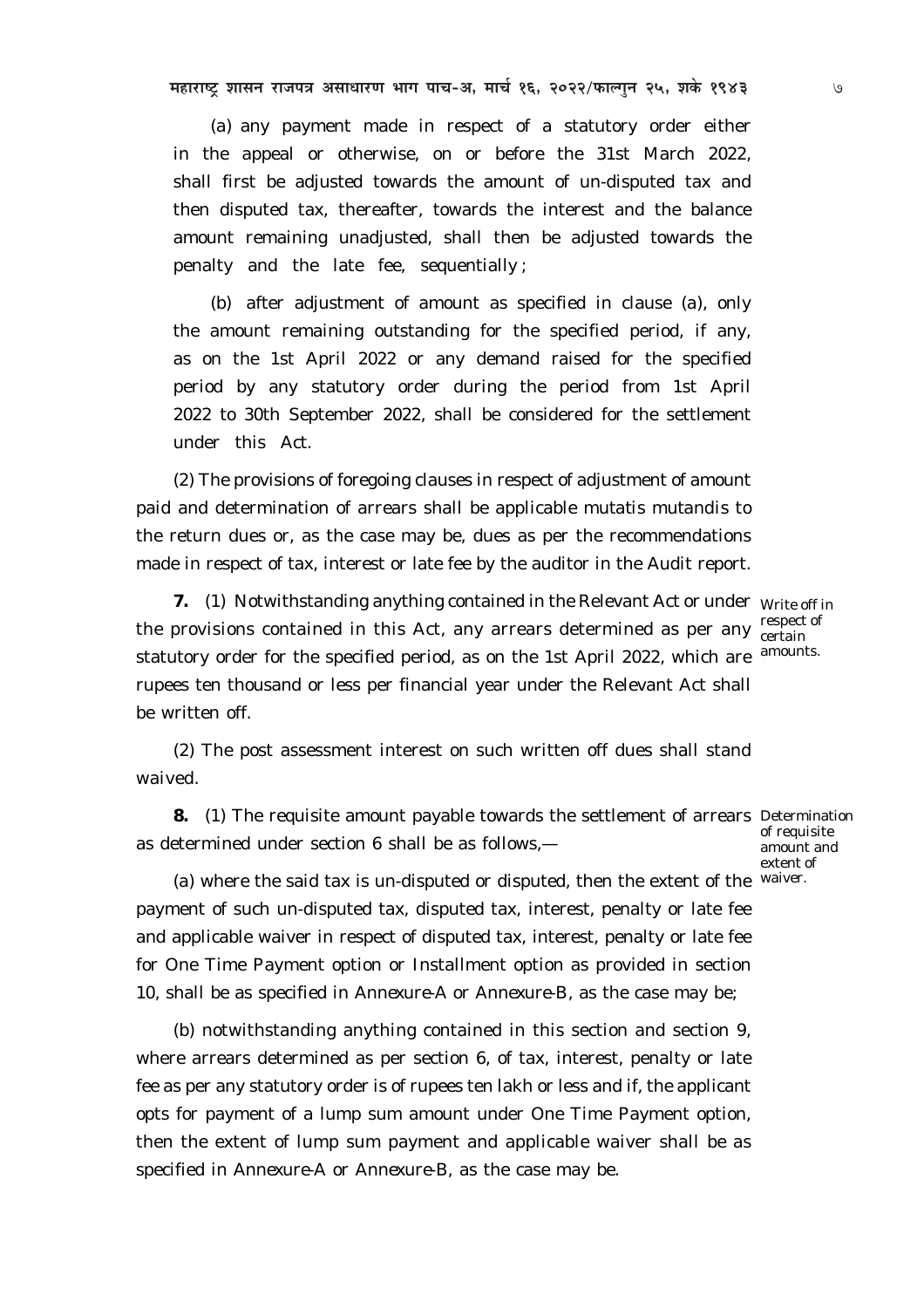*(2)* The payment of the requisite amount as determined under this section shall be made in the form of *Chalan* prescribed under the Relevant Act or, in Form-MTR-6 prescribed under the Value Added Tax Rules as the case may be, and shall be made on or before the last day specified in clause *(b)* of the Table given in sub-section (*2*) of section 10 of this Act, as applicable to the option opted by the applicant.

*(3)* The payment made on any account on or before the 31st March 2022 shall not be considered as a payment towards the requisite amount.

*(4)* Under any circumstances, the applicant shall not be entitled to any waiver in respect of un-disputed tax.

*(5)* Subject to the other provisions of this Act, the applicant shall be entitled to the waiver of disputed tax, interest, penalty or late fee, to the extent as prescribed in *Annexure-A* or *Annexure-B*, as the case may be.

*(6)* Where the applicant has made the payment which is less than the requisite amount as determined under this section then, the designated authority shall compute the proportionate amount of waiver admissible under the option opted by the applicant, in proportion to the requisite amount paid by the applicant :

Provided that, the amount so paid shall first be adjusted towards the un-disputed tax and the amount remaining, if any, after such adjustment shall then be adjusted towards the disputed tax, interest, penalty and late fee, proportionately.

*(7)* No application shall be rejected merely on the ground that the payment made by the applicant during the period as per option opted by the applicant under this Act is less than the requisite amount.

Determination of requisite extent of waiver on the Entry

**9.** The applicant who is liable to pay entry tax under the Tax on the amount and Entry Act as determined in the statutory order then, notwithstanding under the Tax anything contained in this Act or the Relevant Act, for the purpose of  $\frac{\text{arg}}{\text{Act}}$  settlement under this Act,-

> *(1)* the requisite amount shall be the amount equivalent to the amount of entry tax determined in the statutory order, or the amount reduced or denied by the amount of set-off of entry tax, as provided under rule 53 or 54, respectively, under the Value Added Tax Rules or, as the case may be, under the Bombay Sales Tax Rules, 1959, whichever is less;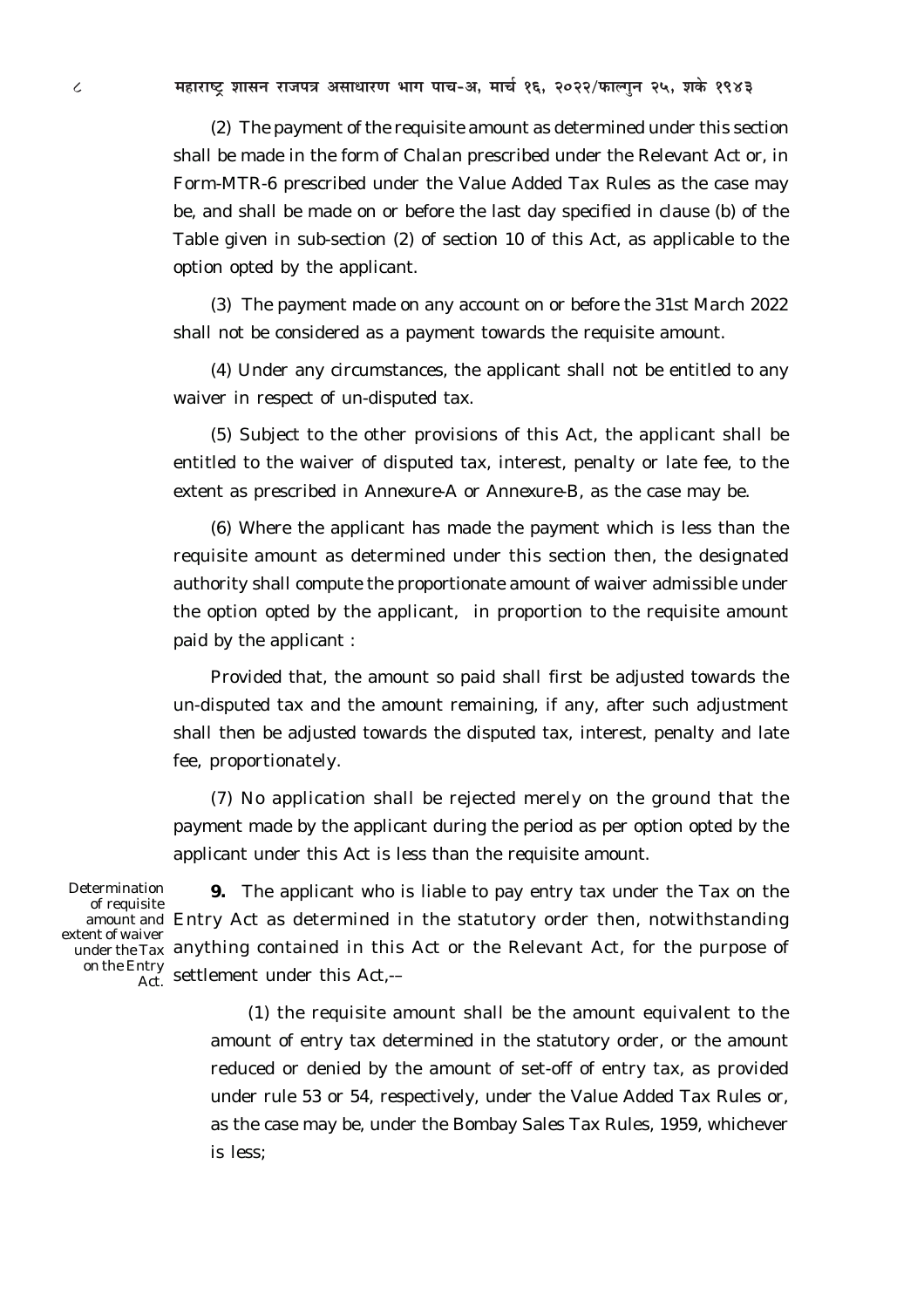महाराष्ट्र शासन राजपत्र असाधारण भाग पाच-अ, मार्च १६, २०२२/फाल्गुन २५, शके १९४३ **विकार ४६, इन्छन्-** ९

*(2)* in case the said applicant has paid the amount as determined under clause *(1)*, on or before the last date specified in clause *(b)* of the Table given in sub-section (*2*) of section 10 of this Act, considering the options for which the settlement is desired, then the balance amount of tax remaining payable shall be waived by passing order under this Act and the said applicant shall not be entitled to claim the set-off of any amount including the amount paid on or before the 31st March 2022 under the Value Added Tax Rules, or, as the case may be, under the Bombay Sales Tax Rules, 1959 ;

*(3)* the interest as per any statutory order shall be considered for determining the requisite amount and waiver in that respect in accordance with the *Annexure-A* or *Annexure-B,* as the case may be ;

*(4)* the requisite amount and waiver in respect of the penalty imposed as per any statutory order shall be determined in accordance with the *Annexure-A* or *Annexure-B,* as the case may be ;

*(5)* the provisions of sub-sections *(2), (3), (6)* and *(7)* of section 8 shall apply *mutatis mutandis* to this section.

**10.** (1) The requisite amount shall be paid under One Time Payment Options and option :

duration for payment of requisite

Provided that, in case the arrears are in excess of rupees fifty lakhs, amount. then the applicant may opt to pay the requisite amount under Installment option.

*(2)* The duration for the payment of requisite amount and the submission of application under this Act shall be as given in the Table below :-–

| Sr. No. | Particulars    | Option 1 : One                                    | Option 2 : Instalment option                                    |
|---------|----------------|---------------------------------------------------|-----------------------------------------------------------------|
|         |                | <b>Time Payment</b>                               |                                                                 |
|         |                | option                                            |                                                                 |
| (1)     | (2)            | (3)                                               | (4)                                                             |
| (a)     | Duration for   |                                                   | Commencing from Commencing from the 1st April                   |
|         | submission of  |                                                   | the 1st April 2022 2022 and ending on the 14th                  |
|         |                | application under and ending on the October 2022. |                                                                 |
|         | section 12.    | 14th October 2022.                                |                                                                 |
| (b)     |                |                                                   | Duration in which Commencing from Minimum 25 per cent. of       |
|         |                |                                                   | requisite amount the 1st April 2022 requisite amount to be paid |
|         | is to be paid. |                                                   | and ending on the during the period commencing                  |
|         |                |                                                   | 30th September from the 1st April 2022 and                      |
|         |                | 2022.                                             | ending on the 30th September                                    |

**TABLE**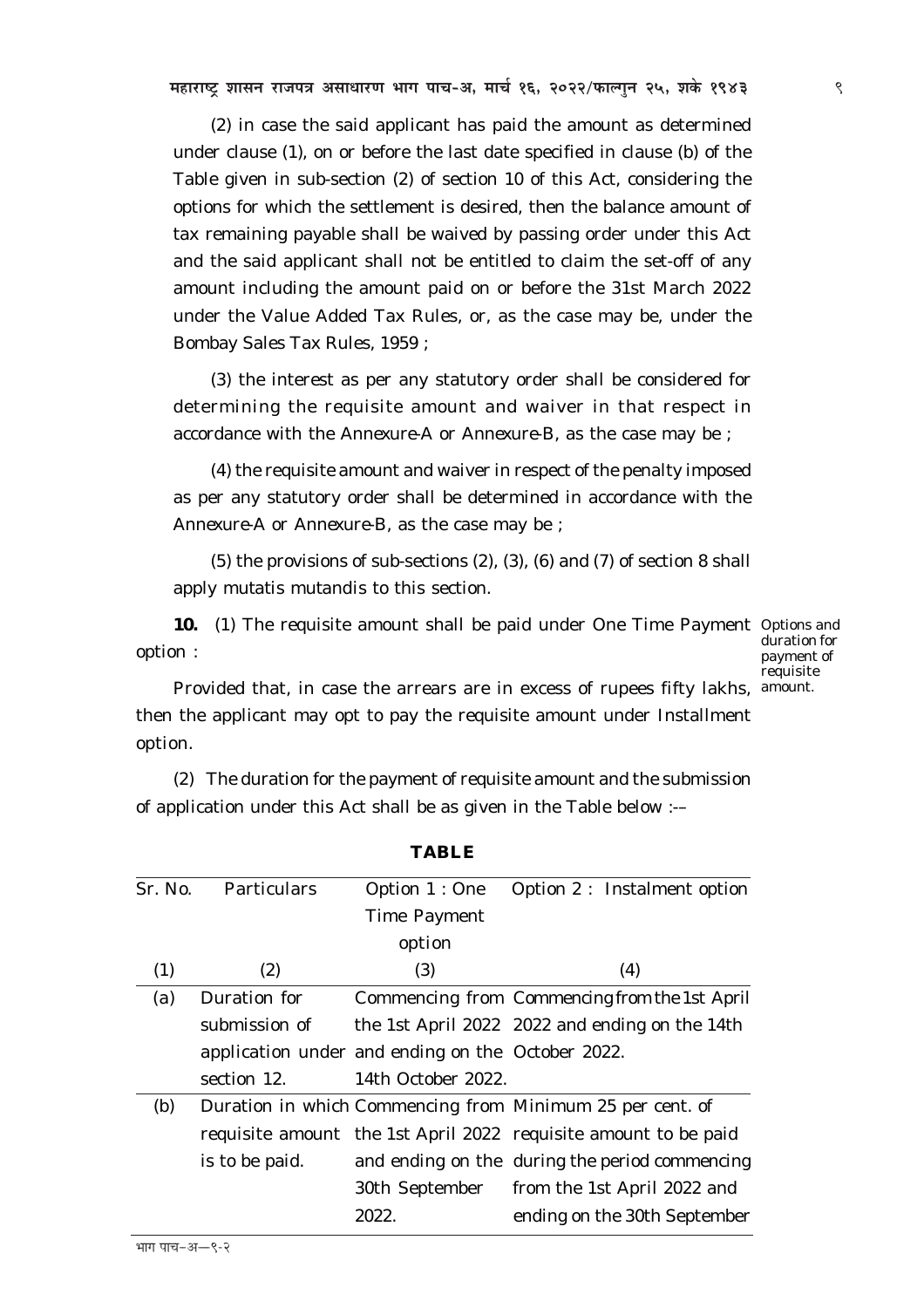| (1) | (2) | (3) | (4)                               |
|-----|-----|-----|-----------------------------------|
|     |     |     | 2022 and remaining of requisite   |
|     |     |     | amount in three equal quarterly   |
|     |     |     | instalments from the date of      |
|     |     |     | the application under section     |
|     |     |     | 12. All installments shall be     |
|     |     |     | paid within nine months from      |
|     |     |     | the date of application :         |
|     |     |     | Provided that, if any instalment  |
|     |     |     | is paid beyond the due date,      |
|     |     |     | it shall attract interest at the  |
|     |     |     | rate of twelve per cent. per      |
|     |     |     | annum:                            |
|     |     |     | Provided further that, in case    |
|     |     |     | all instalments are not paid      |
|     |     |     | within nine months, proportionate |
|     |     |     | benefit as specified in section   |
|     |     |     | 8 and section 9 shall be granted. |

Conditions for settlement.

**11.** *(1)* Notwithstanding anything contained in any provisions of the Relevant Act, the appeal, if any, pending before the appellate authority under the Relevant Act or the Tribunal or the Court in respect of any statutory order, shall be withdrawn fully and un-conditionally by the applicant.

*(2)* Where excess set-off or refund under Value Added Tax Act is adjusted against liability under the Central Sales Tax Act, 1956 or the Tax on the Entry Act and where such adjustment of set-off or refund is reduced or denied in the assessment under the Value Added Tax Act then in order to settle dues under the Central Sales Tax Act, 1956 or the Tax on the Entry Act, appeal filed under the Value Added Tax Act needs to be withdrawn fully and unconditionally alongwith appeal under the Central Sales Tax Act, 1956 or the Tax on the Entry Act, as the case may be.

*(3)* The submission of acknowledgement of application for withdrawal of appeal to the designated authority, alongwith the application for settlement shall be treated as sufficient proof towards withdrawal of the said appeal.

Application for settlement

**12.** *(1)* The applicant shall make a separate application for each class of  $_{\rm of\,arrears.}$  arrears given in clause *(d)* of sub-section *(1)* of section 2, under the Relevant Act, separately for each financial year, on or before the last date specified in clause *(a)* of the Table given in sub-section (*2*) of section 10 :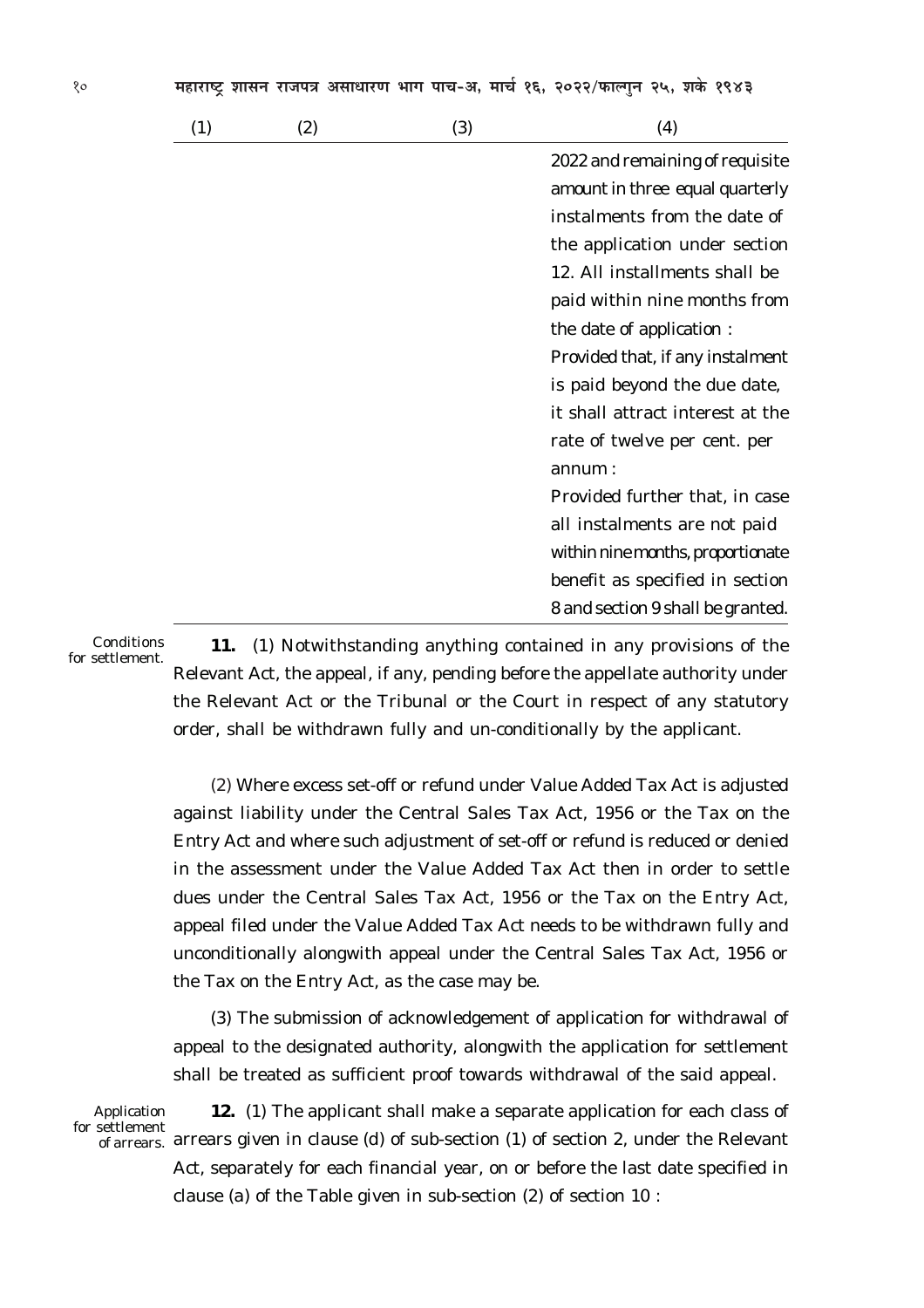Provided that, in case an applicant has paid requisite amount within the time, specified in clause *(b)* of the Table given in sub-section (*2*) of section 10 of this Act but could not apply within the time, then the delay upto thirty days may be condoned by the designated authority after recording the reasons for delay.

*(2)* The application shall be made to the designated authority in such form and in such manner, as may be specified by an order of the Commissioner.

*(3)* Subject to the other provisions of this Act, where an applicant desires to settle the arrears of return dues under the Relevant Act, in respect of the specified period, then he shall submit a separate application for each of such return or revised return under each Relevant Act:

Provided that, where an applicant desires to settle the return dues in respect of more than one return or revised return pertaining to a financial year, then he may make a single application.

*(4)* Every such application shall be accompanied by the proof of payment of the full requisite amount in case of One Time Payment option and minimum 25 per cent. of the requisite amount in case of Instalment option, as determined under sections 8 and 9 and the documents stated in the application form.

13. (1) If the designated authority is satisfied that the applicant has Order of paid the requisite amount determined in accordance with sections 8 and 9, the designated authority shall pass an order and provide the copy of the said order to the applicant within three months from the last date specified for payment of requisite amount under One Time Payment option or the date specified for payment of last instalment of the requisite amount under Instalment option, as the case may be, and thereupon, notwithstanding anything contained in the Relevant Act, such applicant shall be discharged of his liability to the extent of the amount of waiver specified in the order of settlement. settlement.

*(2)* Where, the application for settlement of arrears of tax, interest, penalty or late fee is not in accordance with the provisions of this Act, then the designated authority may, by an order, in writing, reject the application, after giving an opportunity of being heard to the applicant. On rejection of such application and if the applicant had withdrawn the appeal to apply for settlement then the said original appeal under the Relevant Act shall be reinstated on application made in this behalf to the appellate authority under the Relevant Act subject to the provisions of section 14.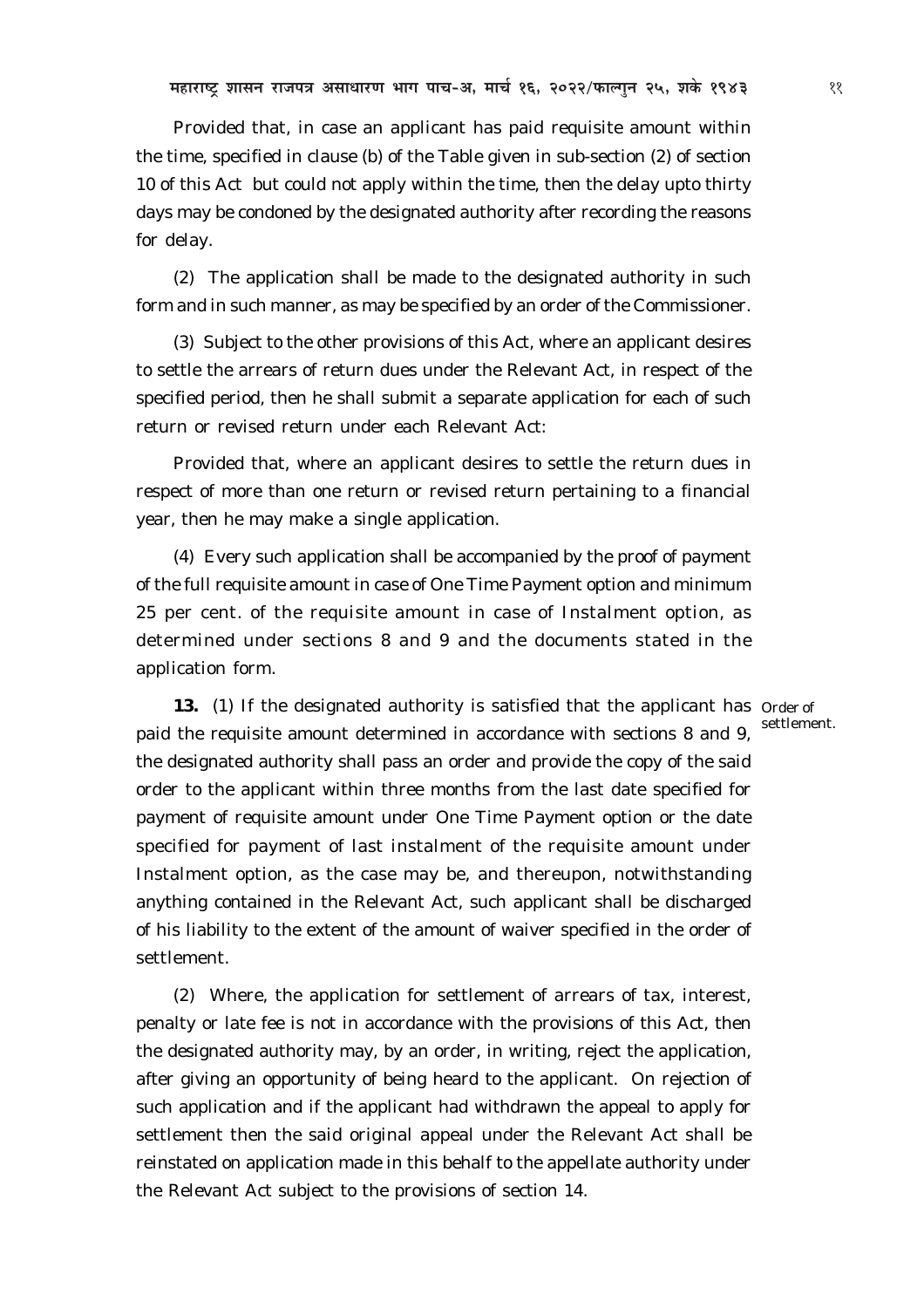12 **¨É½þÉ®úɹ]Åõ ¶ÉɺÉxÉ ®úÉVÉ{ÉjÉ +ºÉÉvÉÉ®úhÉ ¦ÉÉMÉ {ÉÉSÉ-+, ¨ÉÉSÉÇ 16, 2022/¡òɱMÉÖxÉ 25, ¶ÉEäò 1943**

*(3)* The designated authority may, on his own motion or on application of the applicant, within six months from the date of the receipt of the order of settlement by the applicant, rectify any error apparent from the record :

Provided that, the application for rectification shall be made within sixty days from the date of the receipt of the order of settlement by the applicant :

Provided further that, no order adversely affecting the applicant shall be passed without giving him a reasonable opportunity of being heard.

Appeal against order passed under this Act.

**14.** *(1)* An appeal against any order passed under this Act shall lie to,-–

*(a)* the concerned Deputy Commissioner of State Tax (Administration), if the order is passed by the authority subordinate to him;

*(b)* the concerned Joint Commissioner of State Tax (Administration), if the order is passed by the Deputy Commissioner of State Tax;

*(c)* the concerned Additional Commissioner of State Tax, if the order is passed by the Joint Commissioner of State Tax.

*(2)* The appeal shall be filed within sixty days from the date of receipt of any order passed under this Act and any appeal filed thereafter shall not be entertained.

*(3)* The appellate authority as specified in sub-section *(1)* of this section shall, after making such further enquiry, as may be necessary, pass such order, as it thinks just and proper.

*(4)* There shall be no second appeal against an order passed under subsection *(3)* of this section.

Review of order passed Act.

**15.** *(1)* Any order passed under this Act may be reviewed by the under this Commissioner, on his own motion, at any time within twelve months from the date of service of order.

> *(2)* After noticing any error in such order, in so far as it is prejudicial to the interest of revenue, the Commissioner may serve on the applicant a notice and pass an order to the best of his judgment, where necessary within the time limit prescribed in sub-section *(1)*.

Bar on reopening of under Relevant Act.

**16.** Subject to other provisions of this Act, an order of settlement issued settled cases under this Act shall be conclusive as to the settlement of arrears covered under that order, and the matter covered by such order of settlement shall not be re-opened in any proceeding of review or revision or any other proceedings under the Relevant Act, except any proceedings on account of specific observations made by the Comptroller and Auditor General of India.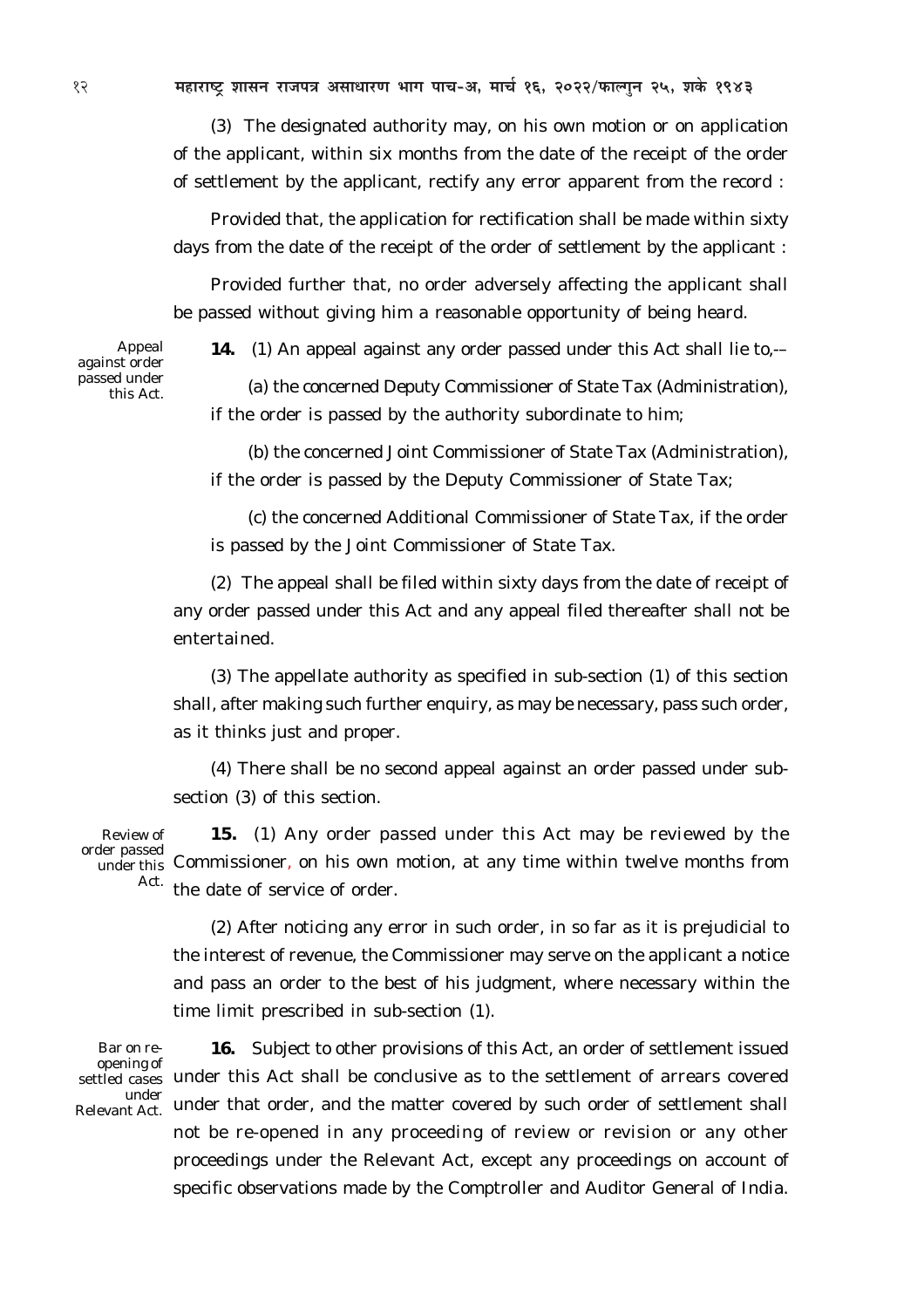17. (1) Notwithstanding anything contained in section 16, where it Revocation of appears to the designated authority that, the applicant has obtained the settlement. benefit of settlement, by suppressing any material information or particulars or by furnishing any incorrect or false information, if any, or suppression of material facts, concealment of any particulars is found in the proceedings related to search and seizure under the Relevant Act, then the designated authority, for the reasons to be recorded in writing and after giving the applicant an opportunity of being heard, may within two years from the end of the financial year in which the order of settlement has been served, revoke the said order issued under sub-section *(1)* of section 13.

*(2)* If an order of settlement is revoked under sub-section *(1)*, the assessment, re-assessment, rectification, revision, review or appeal, as the case may be, under the Relevant Act, covered by such order of settlement, shall, notwithstanding anything contained in sections 11 and 16, stand revived or reinstated immediately upon such revocation, and such assessment, re-assessment, rectification, revision, review or appeal, as the case may be, shall be decided in accordance with the provisions of the Relevant Act, as if no order of settlement of the arrears of tax, interest, penalty or late fee has ever been made. However, where the period of limitation for re-assessment, rectification, revision or review under the Relevant Act is expiring within two years from the date of the order of revocation then, notwithstanding anything contained in the Relevant Act, the re-assessment, rectification, revision or review under the Relevant Act shall be made by the respective authorities within two years from the date of the order of such revocation :

Provided that, an original appeal under the Relevant Act shall be reinstated on application made in this behalf to the appellate authority under the Relevant Act.

**18.** Under no circumstances, the applicant shall be entitled to get the Norefund refund of any amount paid under this Act :

under this Act.

Commissioner

Act.

Provided that, in case the order of settlement is revoked or rejected under the provisions of this Act, the amount paid by the applicant under this Act shall be treated to have been paid under the Relevant Act.

**19.** (1) The Commissioner may, from time to time, issue instructions  $_{\text{Power of}}$ and directions as he may deem fit to the designated authorities, for carrying under this out the purposes of this Act.

*(2)* The Commissioner may, by an order, prescribe the forms for the purpose of this Act and the manner in which the form shall be submitted.

order of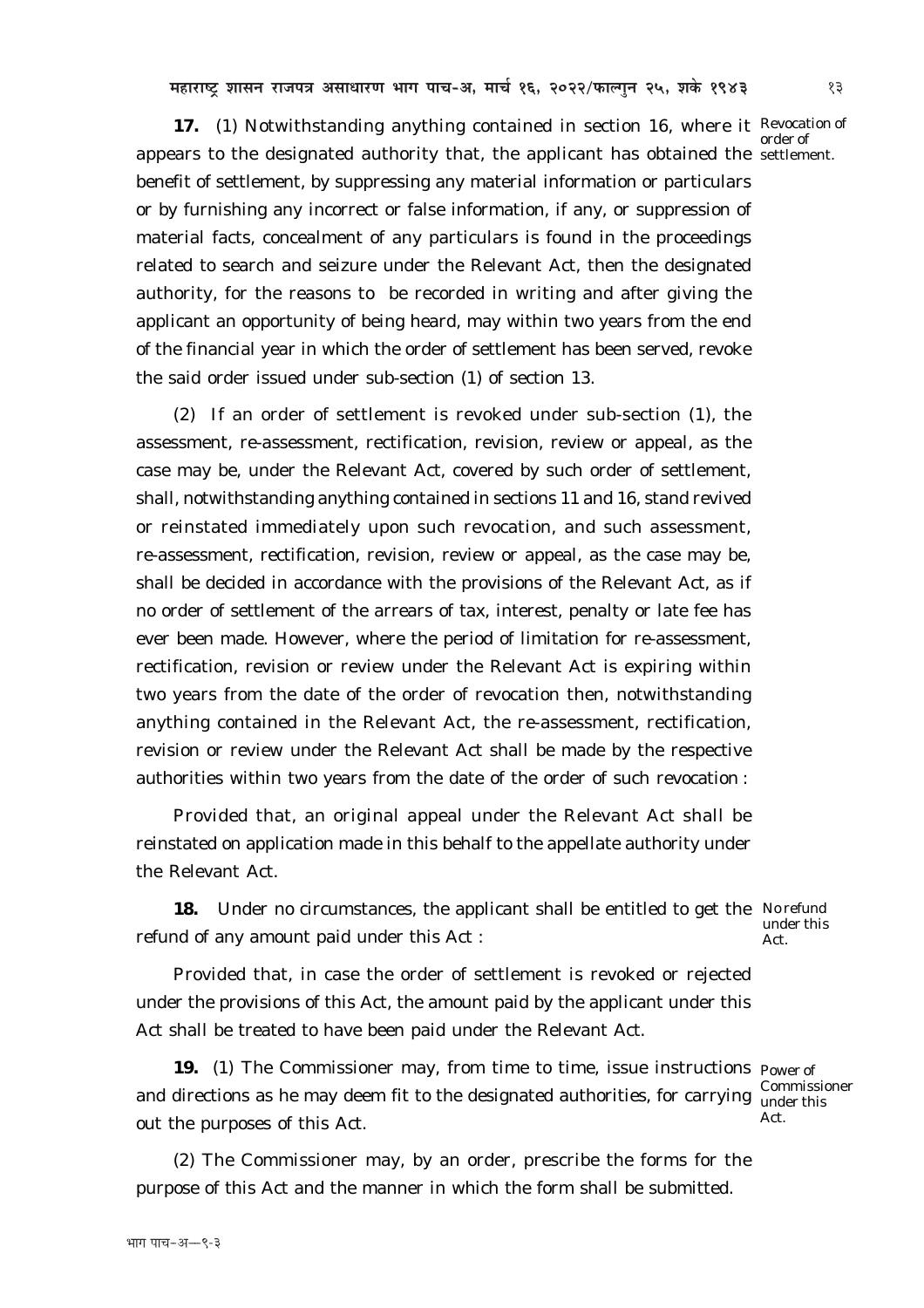Power to remove

**20.** (*1*) If any difficulty arises in giving effect to the provisions of this difficulty. Act, the Government may, as occasion arises, by an order published in the *Official Gazette*, do anything not inconsistent with the provisions of this Act, which appears to it to be necessary or expedient for the purpose of removing the difficulty :

Provided that, no order shall be made after the expiry of a period of one year from the date of commencement of this Act.

(*2*) Every order made under sub-section (*1*) shall be laid, as soon as may be, after it is made, before each House of the State Legislature.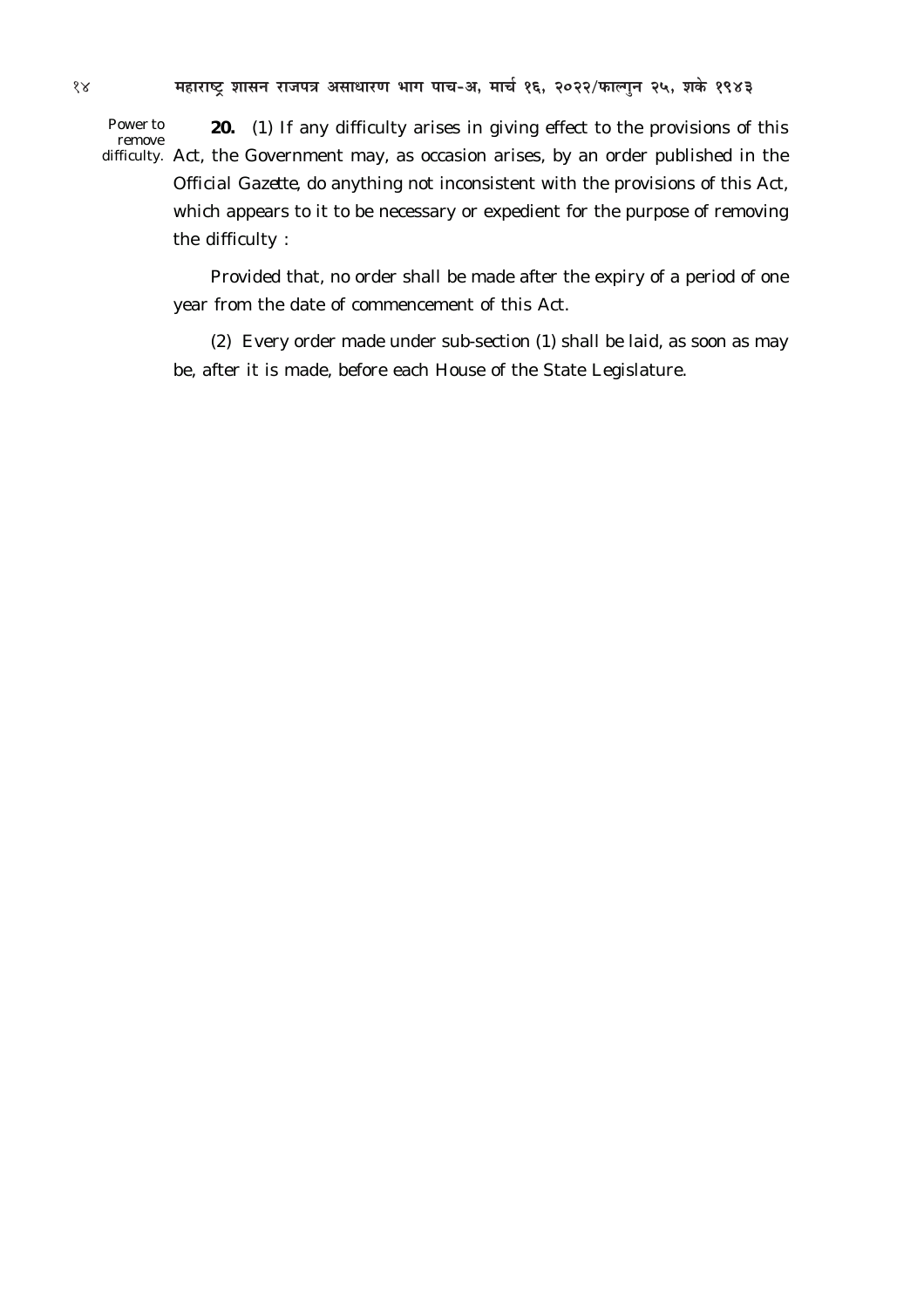### *Annexure-A* (*see* sections 8 and 9) **(**for the periods commencing on or after the 1st April 2005 and ending on or before the 30th June 2017)

| Sr. No.                            | Amount                                 | <b>One Time Payment option</b> |                                                 | <b>Instalment option</b> |               |
|------------------------------------|----------------------------------------|--------------------------------|-------------------------------------------------|--------------------------|---------------|
|                                    |                                        | Amount to be                   | Amount of                                       | Amount to                | Amount of     |
|                                    |                                        | paid                           | waiver                                          | be paid                  | waiver        |
| (a)                                | (b)                                    | (c)                            | (d)                                             | (e)                      | $\theta$      |
| $\left( \frac{\eta}{\eta} \right)$ | Un-disputed Tax.                       | 100 per cent.                  | <b>NIL</b>                                      | 100 per cent.            | <b>NIL</b>    |
|                                    |                                        | of the amount                  |                                                 | of the amount            |               |
|                                    |                                        | in column $(b)$                |                                                 | in column $(b)$          |               |
| (2)                                | Disputed Tax.                          | 50 per cent.                   | 50 per cent.                                    | 56 per cent.             | 44 per cent.  |
|                                    |                                        | of the amount                  | of the amount of the amount of the amount       |                          |               |
|                                    |                                        | in column $(b)$                | in column $(b)$ in column $(b)$ in column $(b)$ |                          |               |
| (3)                                | Interest payable                       | 15 per cent.                   | 85 per cent.                                    | 15 per cent.             | 85 per cent.  |
|                                    | under the Relevant                     | of the amount                  | of the amount of the amount of the amount       |                          |               |
|                                    | Act or interest                        | in column $(b)$                | in column $(b)$ in column $(b)$ in column $(b)$ |                          |               |
|                                    | payable as per any                     |                                |                                                 |                          |               |
|                                    | statutory order or                     |                                |                                                 |                          |               |
|                                    | returns or revised                     |                                |                                                 |                          |               |
|                                    | returns.                               |                                |                                                 |                          |               |
| $\left( 4\right)$                  | Outstanding                            | 5 per cent.                    | 95 per cent.                                    | 5 per cent.              | 95 per cent.  |
|                                    | penalty as per any                     | of the amount                  | of the amount of the amount of the amount       |                          |               |
|                                    | statutory order.                       | in column $(b)$                | in column $(b)$ in column $(b)$ in column $(b)$ |                          |               |
| (5)                                | Post assessment                        | 0 per cent.                    | 100 per cent. 0 per cent.                       |                          | 100 per cent. |
|                                    | interest or penalty                    | of the amount                  | of the amount of the amount of the amount       |                          |               |
|                                    | or both leviable                       | in column $(b)$                | in column $(b)$ in column $(b)$ in column $(b)$ |                          |               |
|                                    | under the Relevant                     |                                |                                                 |                          |               |
|                                    | Act but not levied                     |                                |                                                 |                          |               |
|                                    | upto the date of                       |                                |                                                 |                          |               |
|                                    | application by the                     |                                |                                                 |                          |               |
|                                    | dealer.                                |                                |                                                 |                          |               |
| (6)                                | Late fee payable                       | 5 per cent.                    | 95 per cent.                                    | 5 per cent.              | 95 per cent.  |
|                                    | in respect of returns of the amount    |                                | of the amount of the amount of the amount       |                          |               |
|                                    | filed on or before the in column $(b)$ |                                | in column $(b)$ in column $(b)$ in column $(b)$ |                          |               |
|                                    | 31st March 2022.                       |                                |                                                 |                          |               |
|                                    |                                        | <b>OR</b>                      |                                                 |                          |               |
| (7)                                | Where amount of                        | 20 per cent.                   | 80 per cent.                                    | <b>Not</b>               | <b>Not</b>    |
|                                    | arrears as per any                     | of the                         | of the                                          | applicable               | applicable    |
|                                    | statutory order is of                  | arrears                        | arrears                                         |                          |               |
|                                    | rupees ten lakh                        |                                | alongwith                                       |                          |               |
|                                    | or less, applicant                     |                                | post                                            |                          |               |
|                                    | may opt for lump                       |                                | assessment                                      |                          |               |
|                                    | sum payment instead                    |                                | interest or                                     |                          |               |
|                                    | of determining                         |                                | penalty or                                      |                          |               |
|                                    | requisite amount as                    |                                | both leviable                                   |                          |               |
|                                    | per Sr. Nos. $(1)$ to $(5)$            |                                | under the                                       |                          |               |
|                                    | above.                                 |                                | <b>Relevant Act</b>                             |                          |               |
|                                    |                                        |                                | but not levied                                  |                          |               |
|                                    |                                        |                                | upto the date                                   |                          |               |
|                                    |                                        |                                | of application.                                 |                          |               |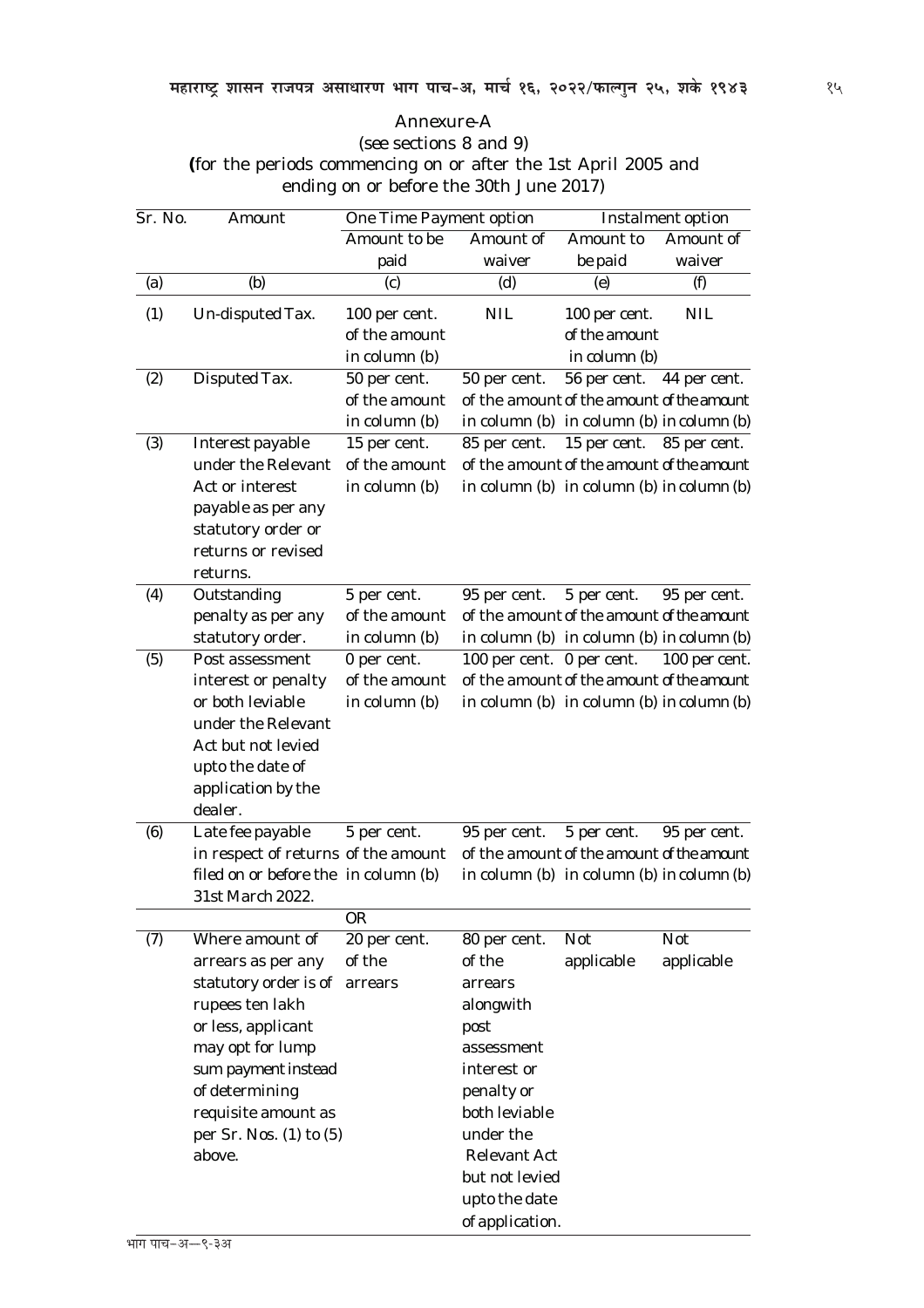#### *Annexure-B*

(*see* sections 8 and 9 )

**(**for the periods ending on or before the 31st March 2005)

| Sr. No.                            | Amount                           | <b>One Time Payment option</b> |                                                 | <b>Instalment option</b> |               |
|------------------------------------|----------------------------------|--------------------------------|-------------------------------------------------|--------------------------|---------------|
|                                    |                                  | Amount to be                   | Amount of                                       | Amount to                | Amount of     |
|                                    |                                  | paid                           | waiver                                          | be paid                  | waiver        |
| (a)                                | (b)                              | (c)                            | (d)                                             | (e)                      | $\theta$      |
| $\left( \frac{\eta}{\eta} \right)$ | Un-disputed Tax.                 | 100 per cent.                  | <b>NIL</b>                                      | 100 per cent.            | <b>NIL</b>    |
|                                    |                                  | of the amount                  |                                                 | of the amount            |               |
|                                    |                                  | in column $(b)$                |                                                 | in column $(b)$          |               |
| (2)                                | Disputed Tax.                    | 30 per cent.                   | 70 per cent.                                    | 34 per cent.             | 66 per cent.  |
|                                    |                                  | of the amount                  | of the amount of the amount of the amount       |                          |               |
|                                    |                                  | in column $(b)$                | in column $(b)$ in column $(b)$ in column $(b)$ |                          |               |
| (3)                                | Interest payable                 | 10 per cent.                   | 90 per cent.                                    | 10 per cent.             | 90 per cent.  |
|                                    | under the Relevant               | of the amount                  | of the amount of the amount of the amount       |                          |               |
|                                    | Act or interest                  | in column $(b)$                | in column $(b)$ in column $(b)$ in column $(b)$ |                          |               |
|                                    | payable as per any               |                                |                                                 |                          |               |
|                                    | statutory order or               |                                |                                                 |                          |               |
|                                    | returns or revised               |                                |                                                 |                          |               |
|                                    | returns.                         |                                |                                                 |                          |               |
| $\left( 4\right)$                  | Outstanding                      | 5 per cent.                    | 95 per cent.                                    | 5 per cent.              | 95 per cent.  |
|                                    | penalty as per any               | of the amount                  | of the amount of the amount of the amount       |                          |               |
|                                    | statutory order.                 | in column $(b)$                | in column $(b)$ in column $(b)$ in column $(b)$ |                          |               |
| (5)                                | Post assessment                  | 0 per cent.                    | 100 per cent. 0 per cent.                       |                          | 100 per cent. |
|                                    | interest or penalty              | of the amount                  | of the amount of the amount of the amount       |                          |               |
|                                    | or both leviable                 | in column $(b)$                | in column $(b)$ in column $(b)$ in column $(b)$ |                          |               |
|                                    | under the Relevant               |                                |                                                 |                          |               |
|                                    | Act but not levied               |                                |                                                 |                          |               |
|                                    | upto the date of                 |                                |                                                 |                          |               |
|                                    | application by the               |                                |                                                 |                          |               |
|                                    | dealer.                          |                                |                                                 |                          |               |
|                                    |                                  | <b>OR</b>                      |                                                 |                          |               |
| (6)                                | Where amount of                  | 20 per cent.                   | 80 per cent.                                    | <b>Not</b>               | <b>Not</b>    |
|                                    | arrears as per any               | of the amount                  | of the amount applicable                        |                          | applicable    |
|                                    | statutory order is of of arrears |                                | of arrears                                      |                          |               |
|                                    | rupees ten lakh                  |                                | alongwith                                       |                          |               |
|                                    | or less, applicant               |                                | post                                            |                          |               |
|                                    | may opt for lump                 |                                | assessment                                      |                          |               |
|                                    | sum payment instead              |                                | interest or                                     |                          |               |
|                                    | of determining                   |                                | penalty or                                      |                          |               |
|                                    | requisite amount as              |                                | both leviable                                   |                          |               |
|                                    | per Sr. Nos. $(1)$ to $(4)$      |                                | under the                                       |                          |               |
|                                    | above.                           |                                | <b>Relevant Act</b>                             |                          |               |
|                                    |                                  |                                | but not levied                                  |                          |               |
|                                    |                                  |                                | upto the date                                   |                          |               |
|                                    |                                  |                                |                                                 |                          |               |
|                                    |                                  |                                | of application.                                 |                          |               |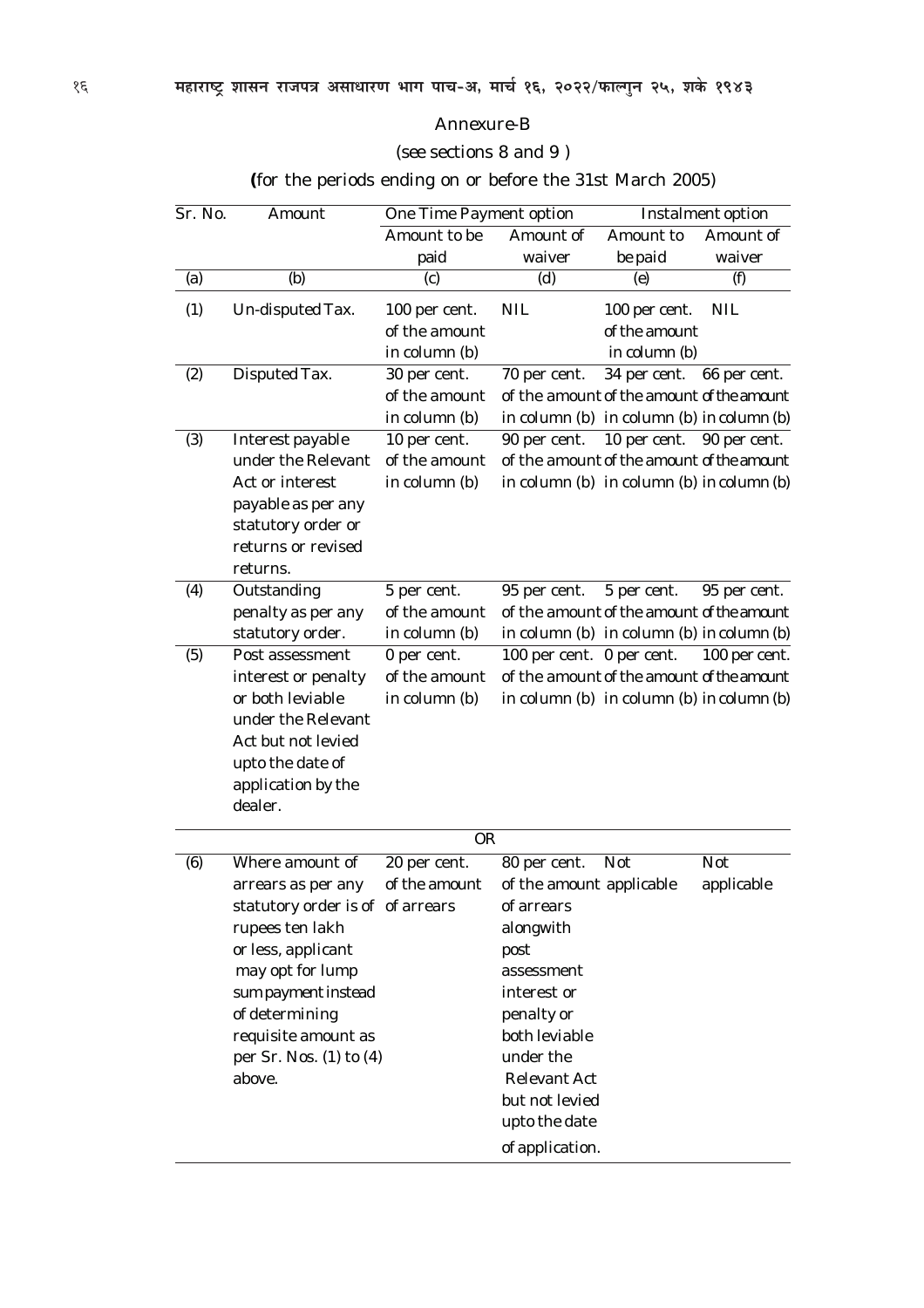#### STATEMENT OF OBJECTS AND REASONS

With a view to give effect to the proposals contained in the Budget Speech for the year 2022-2023, the Government considers it expedient for settlement of arrears under the various Acts administered by the Goods and Services Tax Department.

2. The Goods and Services Tax Act has come into force with effect from the 1st July 2017. Prior to the implementation of Goods and Services Tax in the State, various Tax Laws were in force. Some of the Tax Laws have been repealed and subsumed in the Goods and Services Tax. A large number of cases involving outstanding dues and litigations are pending. In order to unlock the amount involved in the outstanding dues and reduce the old pending litigations, the Government considers it expedient to provide for a scheme for settlement of arrears of tax, interest, penalty or late fee under the Relevant Act, for the specified period ending on or before the 30th June 2017.

3. In view of the Covid-19 pandemic, small industries, traders and other dealers have undergone a lot of financial stress. Therefore, the Government considers it expedient to provide a relief to such dealers. This scheme mainly targets the class of dealers by providing lump sum payment option for settlement of dues and closure of old pending litigations.

4. For other classes of dealers, the scheme safeguards the revenue in respect of un-disputed tax with an incentive towards the partial waiver of disputed tax, interest, penalty or the late fee. For bigger dealers who are facing financial crunch, option to pay the amount by instalments has been provided.

5. The Bill seeks to achieve the above objectives.

Mumbai, AJIT PAWAR, Dated the 15th March, 2022. Deputy Chief Minister.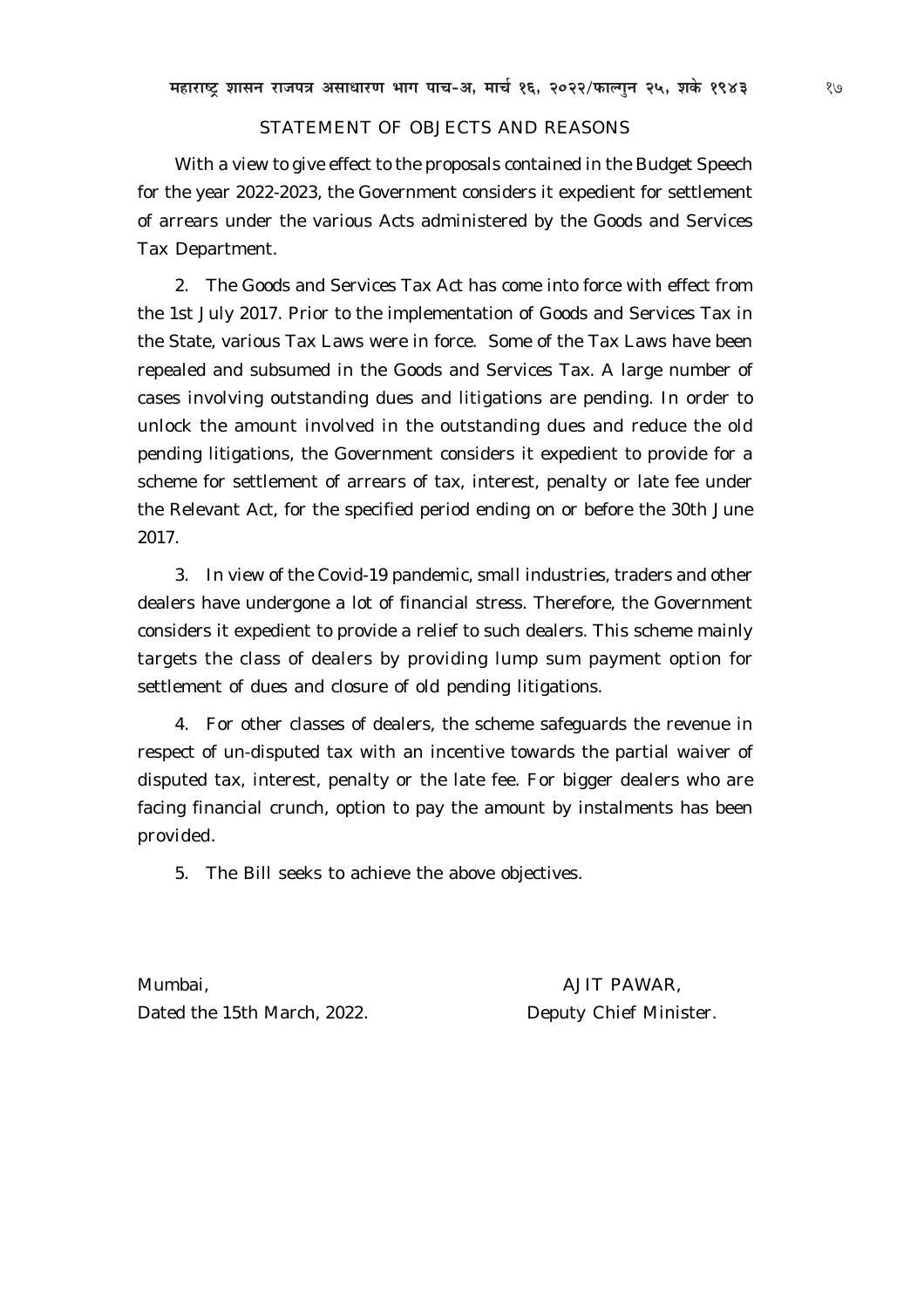#### MEMORANDUM REGARDING DELEGATED LEGISLATION

The Bill involves the following proposals for delegation of legislative power, namely :—

*Clause 3(3)*.–– Under this clause, power is taken to the Commissioner, to delegate by the notification in the *Official Gazette,* his powers to the designated authorities as specified in sub-section (*2*).

*Clause 12(2)*.–– Under this clause, power is taken to the Commissioner to specify by an order, Form of application and manner of making of it to the designated authority.

*Clause 19*.–– Under this clause, power is taken to the Commissioner, to issue instructions and directions as he may deem fit to the designated authorities and to prescribe the forms for the purpose of this Act and the manner in which the form shall be submitted.

*Clause 20(1)*.–– Under this clause, power is taken to the State Government to remove, by an order published in the *Official Gazette,* within a period of one year from the date of publication of the Act, any difficulty, which may arise in giving effect to the provisions of the Act.

2. The abovementioned proposals for delegation of legislative power are of normal character.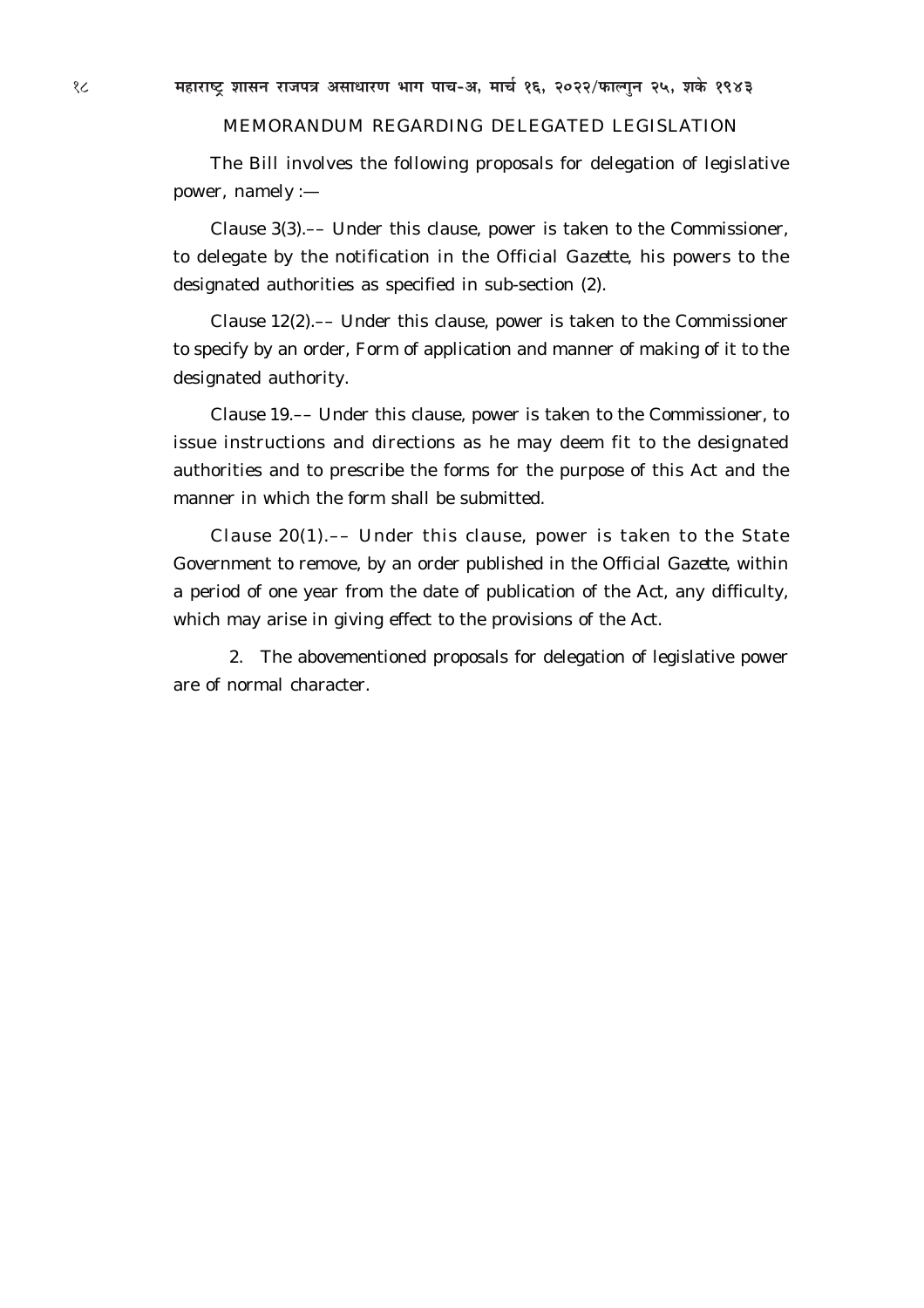#### FINANCIAL MEMORANDUM

The Bill proposes to provide for settlement of arrears under various Acts administered by the Goods and Services Tax Department so as to give effect to the proposals contained in the Budget Speech for the year 2022-23.

There is no provision in the Bill which would involve the recurring or non-recurring expenditure from the Consolidated Fund of the State on its enactment as an Act of the State Legislature.